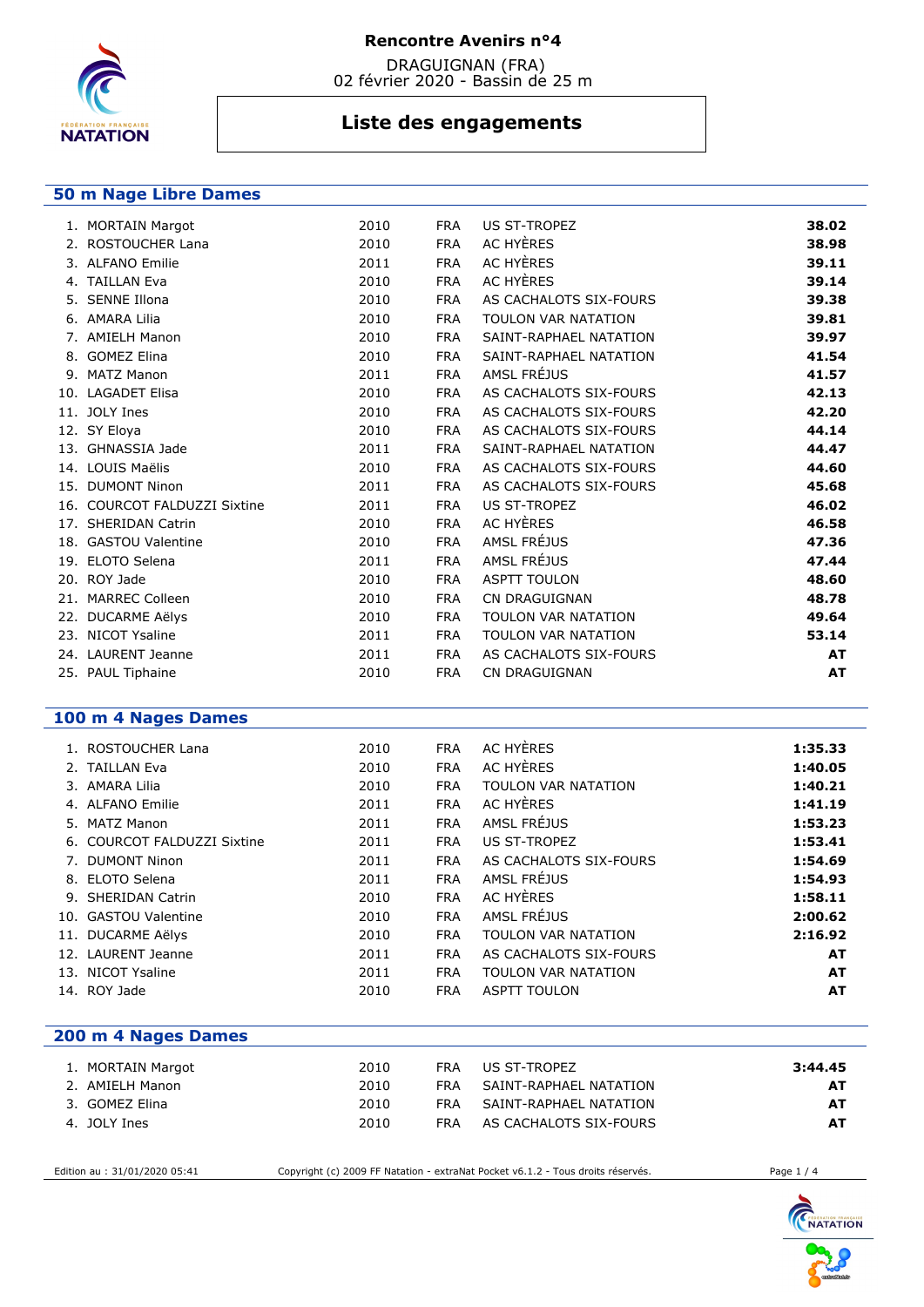

 DRAGUIGNAN (FRA) 02 février 2020 - Bassin de 25 m

# **Liste des engagements**

| (suite) 200 m 4 Nages Dames |      |            |                        |    |
|-----------------------------|------|------------|------------------------|----|
| 5. LAGADET Elisa            | 2010 | <b>FRA</b> | AS CACHALOTS SIX-FOURS | A1 |
| 6. LOUIS Maëlis             | 2010 | <b>FRA</b> | AS CACHALOTS SIX-FOURS | AT |
| MARREC Colleen              | 2010 | FRA        | CN DRAGUIGNAN          | AT |

| <b>FRA</b> | AS CACHALOTS SIX-FOURS | AT |
|------------|------------------------|----|
| FRA        | CN DRAGUIGNAN          | AT |
|            | FRA CN DRAGUIGNAN      | AТ |
| FRA        | AS CACHALOTS SIX-FOURS | AТ |
| <b>FRA</b> | AS CACHALOTS SIX-FOURS | AТ |

## **4 x 50 m 4 Nages Dames**

8. PAUL Tiphaine 2010 9. SENNE Illona **2010** 10. SY Eloya 2010

| . .      | AC HYÈRES              | 3:05.00 |
|----------|------------------------|---------|
| <u>.</u> | AS CACHALOTS SIX-FOURS | 3:05.00 |
| <u>.</u> | AMSL FRÉJUS            | 3:10.00 |

#### **50 m Nage Libre Messieurs**

| 1. LE BRUN Mahé               | 2009 | <b>FRA</b> | AMSL FRÉJUS                                                                     | 32.54      |
|-------------------------------|------|------------|---------------------------------------------------------------------------------|------------|
| 2. MURATET Thomas             | 2009 | <b>FRA</b> | SAINT-RAPHAEL NATATION                                                          | 34.10      |
| 3. RAVE Thomas                | 2009 | <b>FRA</b> | TOULON VAR NATATION                                                             | 34.40      |
| 4. PARMENTIER Noah            | 2010 | <b>FRA</b> | SAINT-RAPHAEL NATATION                                                          | 34.50      |
| 5. TRIAY Théo                 | 2010 | <b>FRA</b> | SAINT-RAPHAEL NATATION                                                          | 34.66      |
| 6. MAILLARD Maxim             | 2009 | <b>FRA</b> | AS CACHALOTS SIX-FOURS                                                          | 34.74      |
| 7. FUGIER Raphaël             | 2009 | <b>FRA</b> | AC HYÈRES                                                                       | 35.10      |
| 8. CHEDE Esteban              | 2009 | <b>FRA</b> | AS CACHALOTS SIX-FOURS                                                          | 35.54      |
| 9. ROLLAND Raphaël            | 2009 | <b>FRA</b> | AC HYÈRES                                                                       | 36.64      |
| 10. CHAUMONTEL Arthur         | 2010 | <b>FRA</b> | <b>TOULON VAR NATATION</b>                                                      | 37.34      |
| 11. GUARNA Angelo             | 2009 | <b>FRA</b> | SAINT-RAPHAEL NATATION                                                          | 38.22      |
| 12. MIOQUE Antoine            | 2010 | <b>FRA</b> | SAINT-RAPHAEL NATATION                                                          | 38.68      |
| 13. SENUT Tom                 | 2010 | <b>FRA</b> | AC HYÈRES                                                                       | 38.76      |
| 14. SCHLIENGER Mattéo         | 2009 | <b>FRA</b> | AMSL FRÉJUS                                                                     | 38.80      |
| 15. CUSIMANO Lucas            | 2009 | <b>FRA</b> | AC HYÈRES                                                                       | 39.19      |
| 16. LEYMARIE Raphael          | 2010 | <b>FRA</b> | TOULON VAR NATATION                                                             | 39.33      |
| 17. TISSET Enzo               | 2010 | <b>FRA</b> | AMSL FRÉJUS                                                                     | 39.57      |
| 18. CHAON Anatole             | 2010 | <b>FRA</b> | AMSL FRÉJUS                                                                     | 40.06      |
| 19. CHAVALLARD Lucca          | 2010 | <b>FRA</b> | AC HYÈRES                                                                       | 40.16      |
| 20. SZAKACS Mael              | 2010 | <b>FRA</b> | AC HYÈRES                                                                       | 40.44      |
| 21. LE PAGE Tristan           | 2009 | <b>FRA</b> | AS CACHALOTS SIX-FOURS                                                          | 40.56      |
| 22. GRAILLOT Olivier          | 2010 | <b>FRA</b> | AMSL FRÉJUS                                                                     | 40.80      |
| 23. DENIS-LEMOUIS Eloan       | 2009 | <b>FRA</b> | CN DRAGUIGNAN                                                                   | 40.84      |
| 24. SAVEUSE Clement           | 2009 | <b>FRA</b> | <b>US ST-TROPEZ</b>                                                             | 40.94      |
| 25. BLONDEAU REPELLINI Adam   | 2010 | <b>FRA</b> | AC HYÈRES                                                                       | 41.02      |
| 26. PASERO Antoine            | 2009 | <b>FRA</b> | AC HYÈRES                                                                       | 41.30      |
| 27. BANNIEL Edward            | 2010 | <b>FRA</b> | SAINT-RAPHAEL NATATION                                                          | 41.82      |
| 28. TORNATO Léo               | 2010 | <b>FRA</b> | TOULON VAR NATATION                                                             | 42.12      |
| 29. RICHARD Théo              | 2009 | <b>FRA</b> | <b>CN DRAGUIGNAN</b>                                                            | 42.61      |
| 30. TOURNIER Ewen             | 2010 | <b>FRA</b> | TOULON VAR NATATION                                                             | 42.72      |
| 31. BRIOUDE Lucas             | 2009 | <b>FRA</b> | TOULON VAR NATATION                                                             | 43.16      |
| 32. ERKEL Antoine             | 2011 | <b>FRA</b> | AC HYÈRES                                                                       | 44.41      |
| 33. COUDERT Linley            | 2010 | <b>FRA</b> | AS CACHALOTS SIX-FOURS                                                          | 44.96      |
| 34. HAMMANI Mohammed          | 2011 | <b>FRA</b> | AMSL FRÉJUS                                                                     | 45.61      |
| 35. DEMULIERE Alexis          | 2011 | <b>FRA</b> | CN DRAGUIGNAN                                                                   | 46.16      |
| Edition au : 31/01/2020 05:41 |      |            | Copyright (c) 2009 FF Natation - extraNat Pocket v6.1.2 - Tous droits réservés. | Page 2 / 4 |

NATATION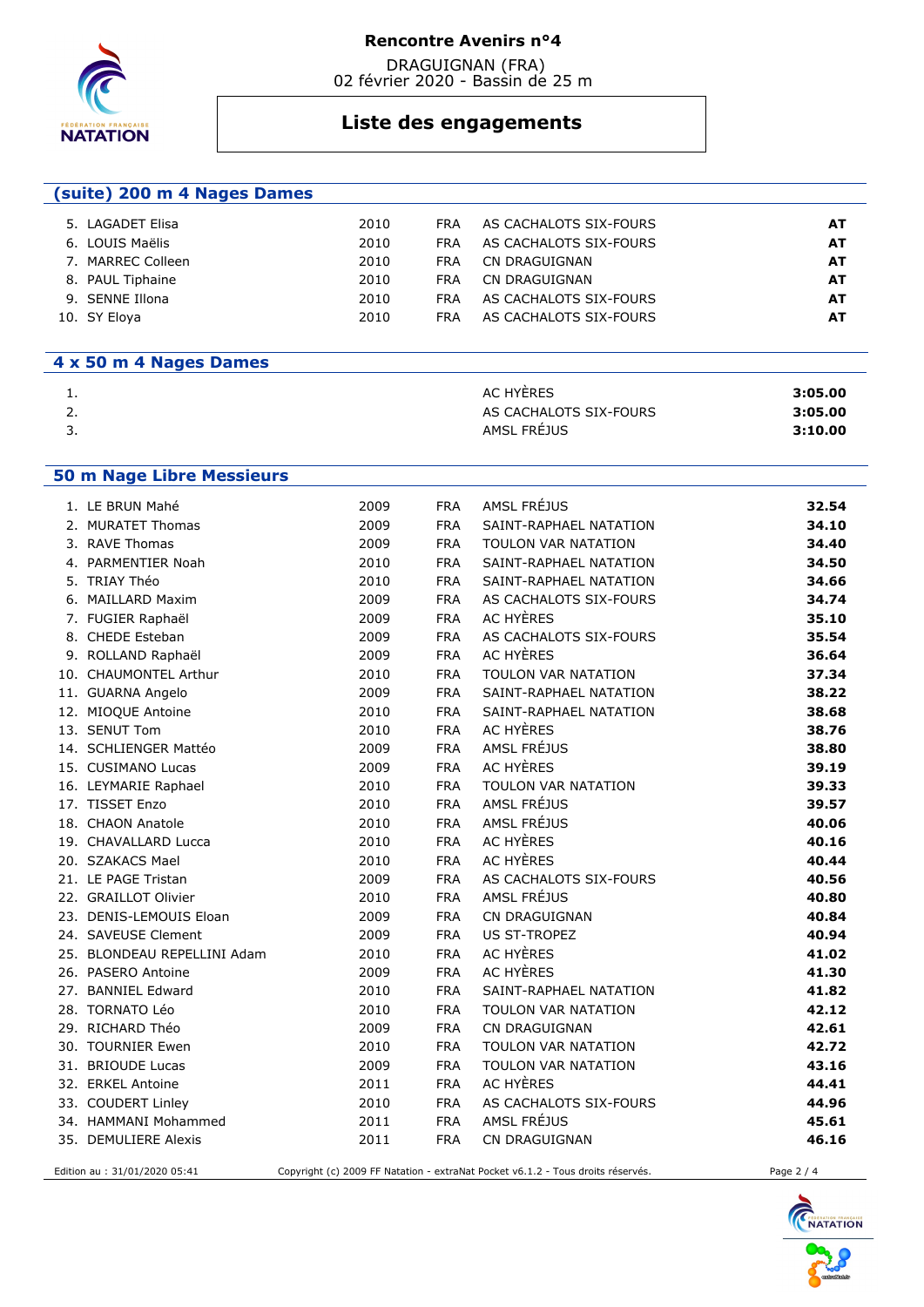

 DRAGUIGNAN (FRA) 02 février 2020 - Bassin de 25 m

# **Liste des engagements**

| (suite) 50 m Nage Libre Messieurs |                                 |      |            |                            |           |
|-----------------------------------|---------------------------------|------|------------|----------------------------|-----------|
| 36. MERLOS GALAS Ethan            |                                 | 2011 | <b>FRA</b> | AS CACHALOTS SIX-FOURS     | 47.34     |
| 37. BIONDI Issa                   |                                 | 2010 | <b>FRA</b> | AMSL FRÉJUS                | 48.41     |
| 38. VIDEMENT Etienne              |                                 | 2009 | <b>FRA</b> | <b>ASPTT TOULON</b>        | 49.12     |
|                                   | 39. CABASCANGO DUPORTAL Camillo | 2009 | <b>FRA</b> | <b>TOULON VAR NATATION</b> | 49.44     |
| 40. MAUREL Abel                   |                                 | 2010 | <b>FRA</b> | <b>ASPTT TOULON</b>        | 49.95     |
| 41. BANNIEL Oskar                 |                                 | 2011 | <b>FRA</b> | SAINT-RAPHAEL NATATION     | 49.98     |
| 42. ZERARKA Adam                  |                                 | 2010 | <b>FRA</b> | AMSL FRÉJUS                | 50.41     |
| 43. FLORES François               |                                 | 2010 | <b>FRA</b> | <b>TOULON VAR NATATION</b> | 51.30     |
| 44. GAIDDON Mathis                |                                 | 2010 | <b>FRA</b> | US ST-TROPEZ               | 51.39     |
| 45. BURY-CONTANDIN Andreas        |                                 | 2009 | <b>FRA</b> | TOULON VAR NATATION        | 53.20     |
| 46. BELHADJI Ylan                 |                                 | 2010 | <b>FRA</b> | AMSL FRÉJUS                | AT        |
| 47. FRAGIACOMO Keo                |                                 | 2010 | <b>FRA</b> | TOULON VAR NATATION        | AT        |
| 48. SERNA ZUCCHERI Noa            |                                 | 2011 | <b>FRA</b> | AMSL FRÉJUS                | <b>AT</b> |
| 49. VUONG Pierre-Louis            |                                 | 2009 | <b>FRA</b> | TOULON VAR NATATION        | <b>AT</b> |

## **100 m 4 Nages Messieurs**

| 1. CHAUMONTEL Arthur            | 2010 | <b>FRA</b> | <b>TOULON VAR NATATION</b> | 1:30.87   |
|---------------------------------|------|------------|----------------------------|-----------|
| 2. ROLLAND Raphaël              | 2009 | <b>FRA</b> | AC HYÈRES                  | 1:36.34   |
| 3. SZAKACS Mael                 | 2010 | <b>FRA</b> | AC HYÈRES                  | 1:39.38   |
| <b>CUSIMANO Lucas</b>           | 2009 | <b>FRA</b> | AC HYÈRES                  | 1:39.59   |
| 5. CHAVALLARD Lucca             | 2010 | <b>FRA</b> | AC HYÈRES                  | 1:40.66   |
| 6. PASERO Antoine               | 2009 | <b>FRA</b> | <b>AC HYÈRES</b>           | 1:41.37   |
| 7. SENUT Tom                    | 2010 | <b>FRA</b> | AC HYÈRES                  | 1:43.02   |
| 8. BLONDEAU REPELLINI Adam      | 2010 | <b>FRA</b> | AC HYÈRES                  | 1:45.03   |
| 9. BANNIEL Edward               | 2010 | <b>FRA</b> | SAINT-RAPHAEL NATATION     | 1:45.05   |
| 10. TORNATO Léo                 | 2010 | <b>FRA</b> | <b>TOULON VAR NATATION</b> | 1:50.79   |
| 11. BRIOUDE Lucas               | 2009 | <b>FRA</b> | <b>TOULON VAR NATATION</b> | 1:51.71   |
| 12. LE PAGE Tristan             | 2009 | <b>FRA</b> | AS CACHALOTS SIX-FOURS     | 1:52.60   |
| 13. ERKEL Antoine               | 2011 | <b>FRA</b> | AC HYÈRES                  | 1:56.65   |
| 14. HAMMANI Mohammed            | 2011 | <b>FRA</b> | AMSL FRÉJUS                | 1:56.96   |
| 15. ZERARKA Adam                | 2010 | <b>FRA</b> | AMSL FRÉJUS                | 2:10.83   |
| 16. BELHADJI Ylan               | 2010 | <b>FRA</b> | AMSL FRÉJUS                | 2:13.63   |
| 17. GAIDDON Mathis              | 2010 | <b>FRA</b> | <b>US ST-TROPEZ</b>        | 2:18.21   |
| 18. BURY-CONTANDIN Andreas      | 2009 | <b>FRA</b> | <b>TOULON VAR NATATION</b> | 2:18.46   |
| 19. CABASCANGO DUPORTAL Camillo | 2009 | <b>FRA</b> | <b>TOULON VAR NATATION</b> | 2:23.61   |
| 20. BANNIEL Oskar               | 2011 | <b>FRA</b> | SAINT-RAPHAEL NATATION     | <b>AT</b> |
| 21. COUDERT Linley              | 2010 | <b>FRA</b> | AS CACHALOTS SIX-FOURS     | <b>AT</b> |
| 22. FLORES François             | 2010 | <b>FRA</b> | <b>TOULON VAR NATATION</b> | <b>AT</b> |
| 23. FRAGIACOMO Keo              | 2010 | <b>FRA</b> | <b>TOULON VAR NATATION</b> | <b>AT</b> |
| 24. MAUREL Abel                 | 2010 | <b>FRA</b> | <b>ASPTT TOULON</b>        | <b>AT</b> |
| 25. MERLOS GALAS Ethan          | 2011 | <b>FRA</b> | AS CACHALOTS SIX-FOURS     | <b>AT</b> |
| 26. SERNA ZUCCHERI Noa          | 2011 | <b>FRA</b> | AMSL FRÉJUS                | <b>AT</b> |
| 27. VIDEMENT Etienne            | 2009 | <b>FRA</b> | <b>ASPTT TOULON</b>        | <b>AT</b> |
| 28. VUONG Pierre-Louis          | 2009 | <b>FRA</b> | <b>TOULON VAR NATATION</b> | <b>AT</b> |
|                                 |      |            |                            |           |

| 200 m 4 Nages Messieurs       |      |     |                                                                                 |            |
|-------------------------------|------|-----|---------------------------------------------------------------------------------|------------|
| 1. LE BRUN Mahé               | 2009 | FRA | AMSL FRÉJUS                                                                     | 3:07.89    |
| 2. RAVE Thomas                | 2009 | FRA | TOULON VAR NATATION                                                             | 3:16.42    |
| Edition au : 31/01/2020 05:41 |      |     | Copyright (c) 2009 FF Natation - extraNat Pocket v6.1.2 - Tous droits réservés. | Page 3 / 4 |